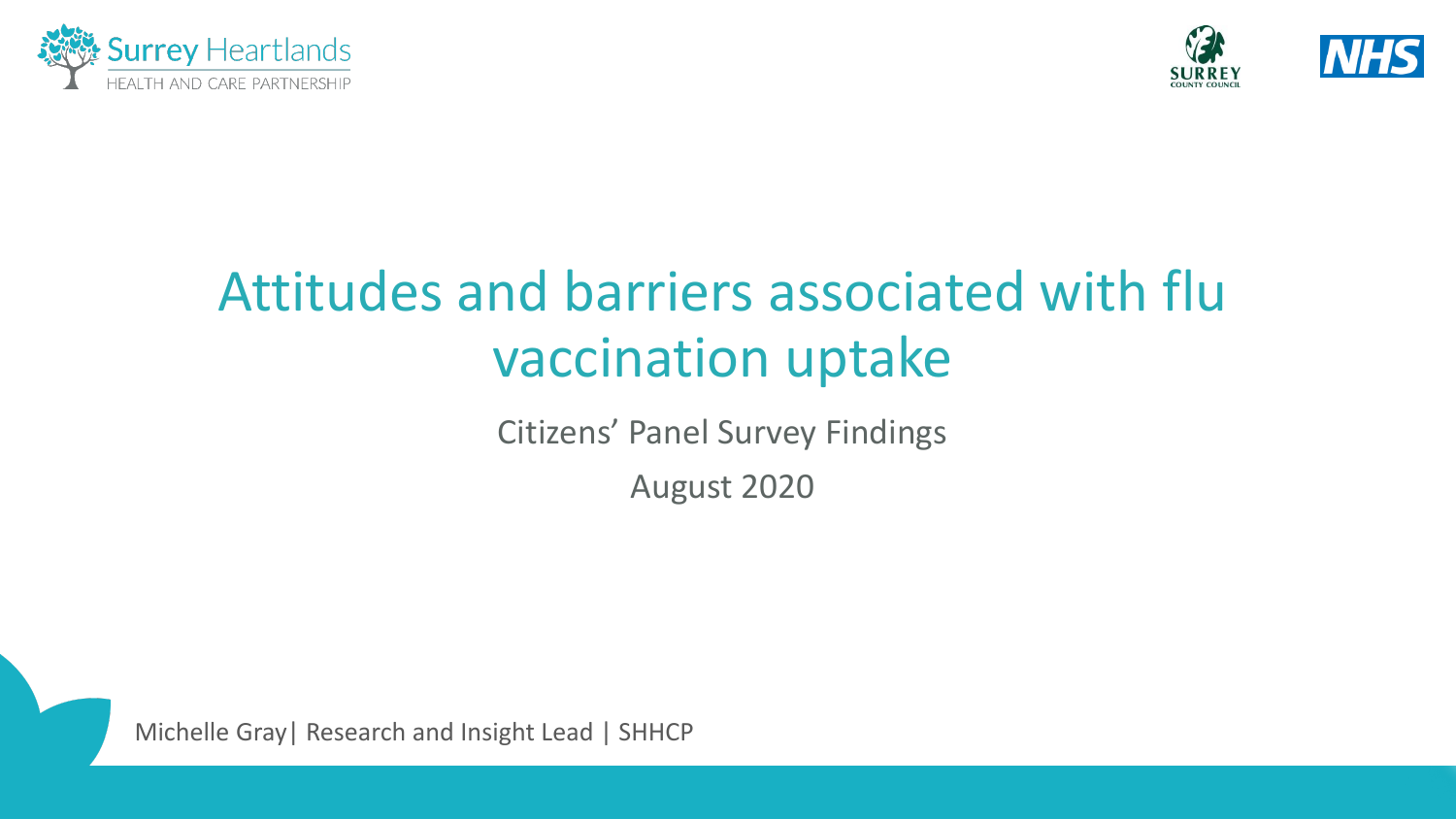



#### What was the survey about?

The survey was commissioned by the Surrey Heartlands Health and Care Partnership Comms and Engagement team. The purpose of the survey was to better understand views on getting vaccinations, and why people may or may not choose to get vaccinated against infectious diseases. The results of the survey will feed into the winter campaign aiming to raise awareness of the winter flu vaccine.

#### Who took part?

The survey was completed by 762 Surrey residents aged 18 and over, most of whom live in the Surrey Heartlands area of the county. They are members of a group of 2,120 residents who agreed to be part of an online citizens' panel who are helping Surrey County Council and the NHS to design the future of local public services in the county by participating in regular surveys.

All 2,120 panel members were invited to take part and the 762 who responded represent a 36% response rate. The demographic profile of the panel broadly reflects that of the wider Surrey population and throughout the results presented here the data have been weighted to accurately reflect the age group and gender characteristics of the population.

#### When did the survey take place and how was it sent out?

The survey was online and an invitation was emailed to every member of the virtual panel on 30 July 2020. The Panel had just over a fortnight during which they were able to take part and were reminded, also by email, during this period that the survey was open.

#### Who designed the survey?

The survey was designed by the Surrey County Council (SCC) Public Health Team in collaboration with Surrey Heartlands Integrated Care System (ICS) Research and Insight Team.

#### **Donation**

In order to encourage higher levels of survey responding (and thus achieve a sample that is more representative of the general population), Surrey Heartlands Health and Care Partnership customarily donates 50p per completed survey to a local charity. As a result of the 762 survey responses received, a £381 donation will be made to The Rainbow Trust Children's Charity.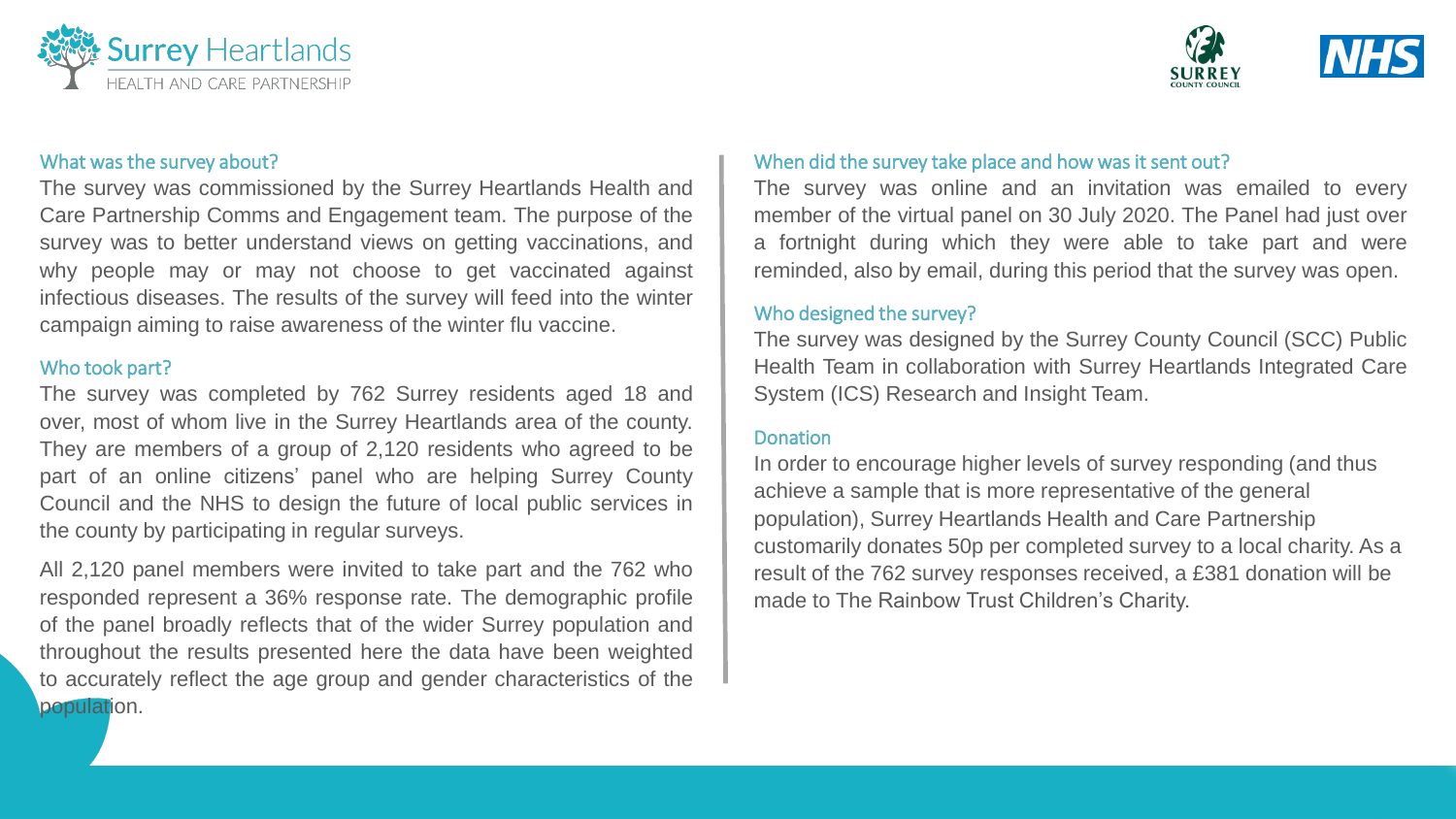



## Profile of respondents



Weighted base (742)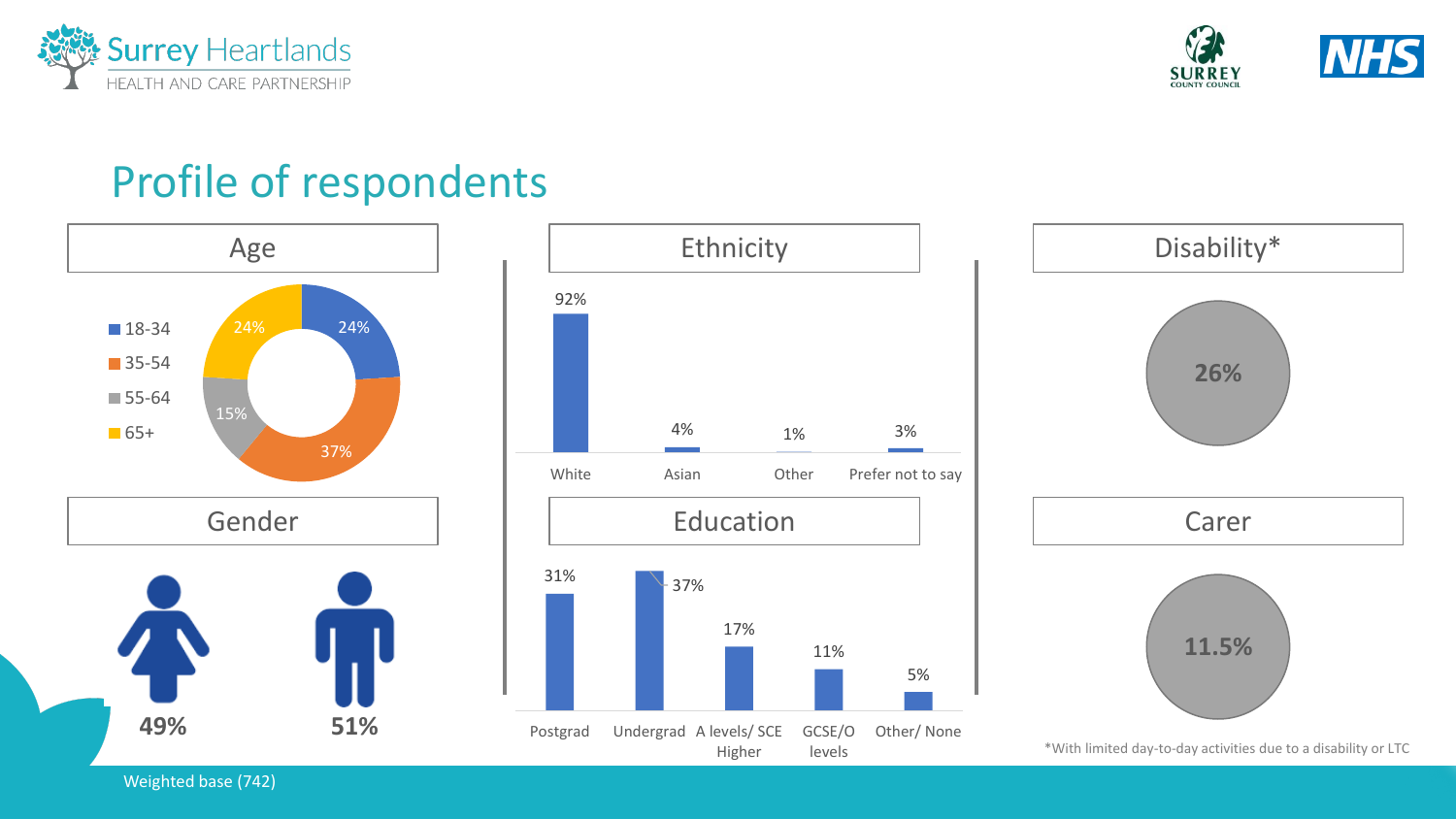



Approximately half of the survey respondents (53%) had been vaccinated against flu last winter. The proportion of respondents who had been vaccinated increases with age.



Q1. Were you were vaccinated against flu for the 2019/2020 winter season? Weighted bases: All (742), 18-34 (178), 35-54 (275), 55-64 (111), 65+ (178)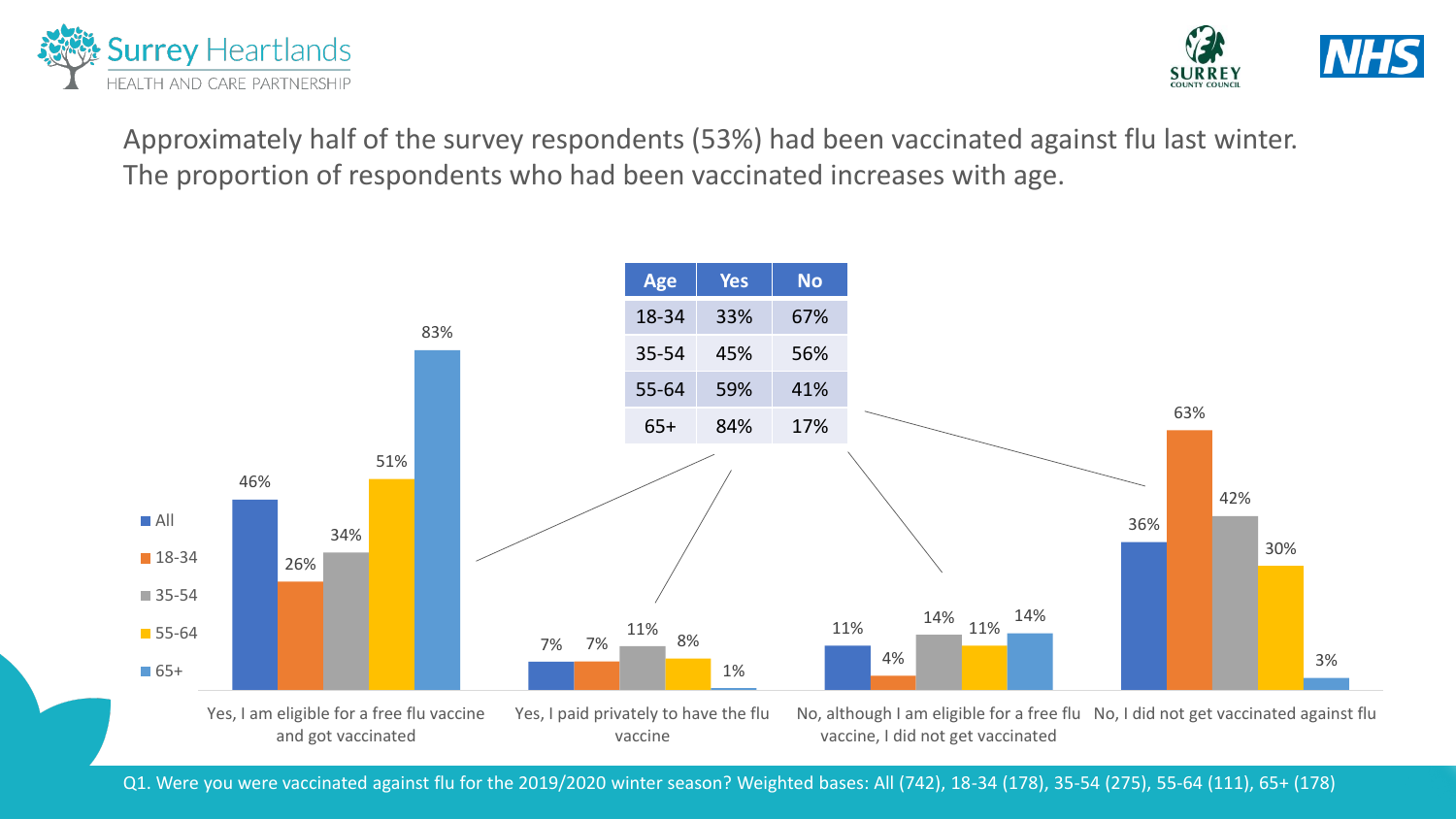



### Levels of agreement with the positive statements and disagreement with negative statements show that the majority of survey respondents have a favourable attitude towards flu vaccines



Q2. To what extent do you agree or disagree with the following statements about vaccines? Weighted bases (719, 716, 712, 717, 735, 710, 711)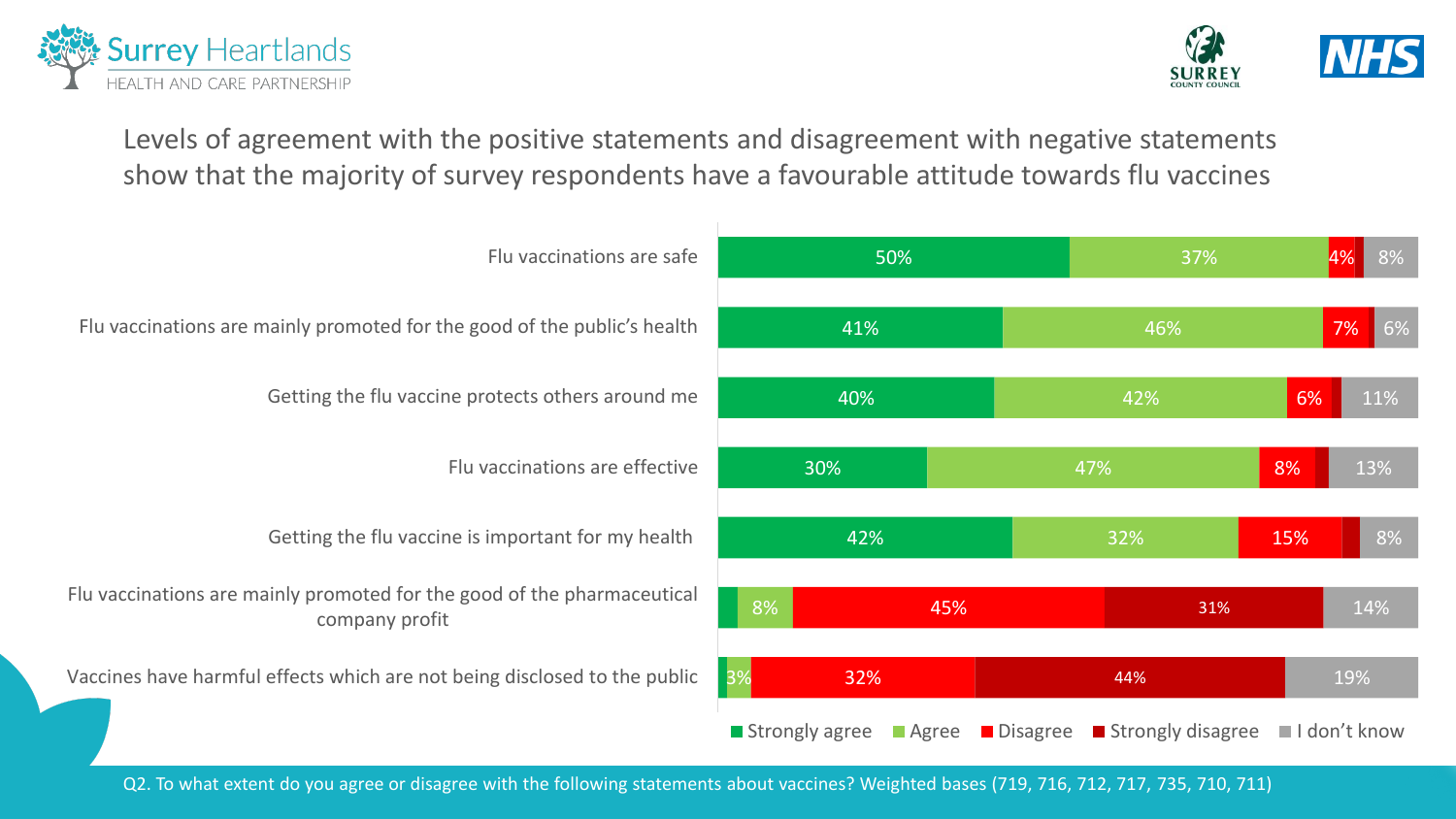



Levels of agreement/disagreement are visibly lower amongst those respondents who did not get vaccinated against the flu last winter.



Q2. To what extent do you agree or disagree with the following statements about vaccines? Weighted bases: Eligible (327), Paid (51), Eligible, no vaccine (75), No vaccine (261)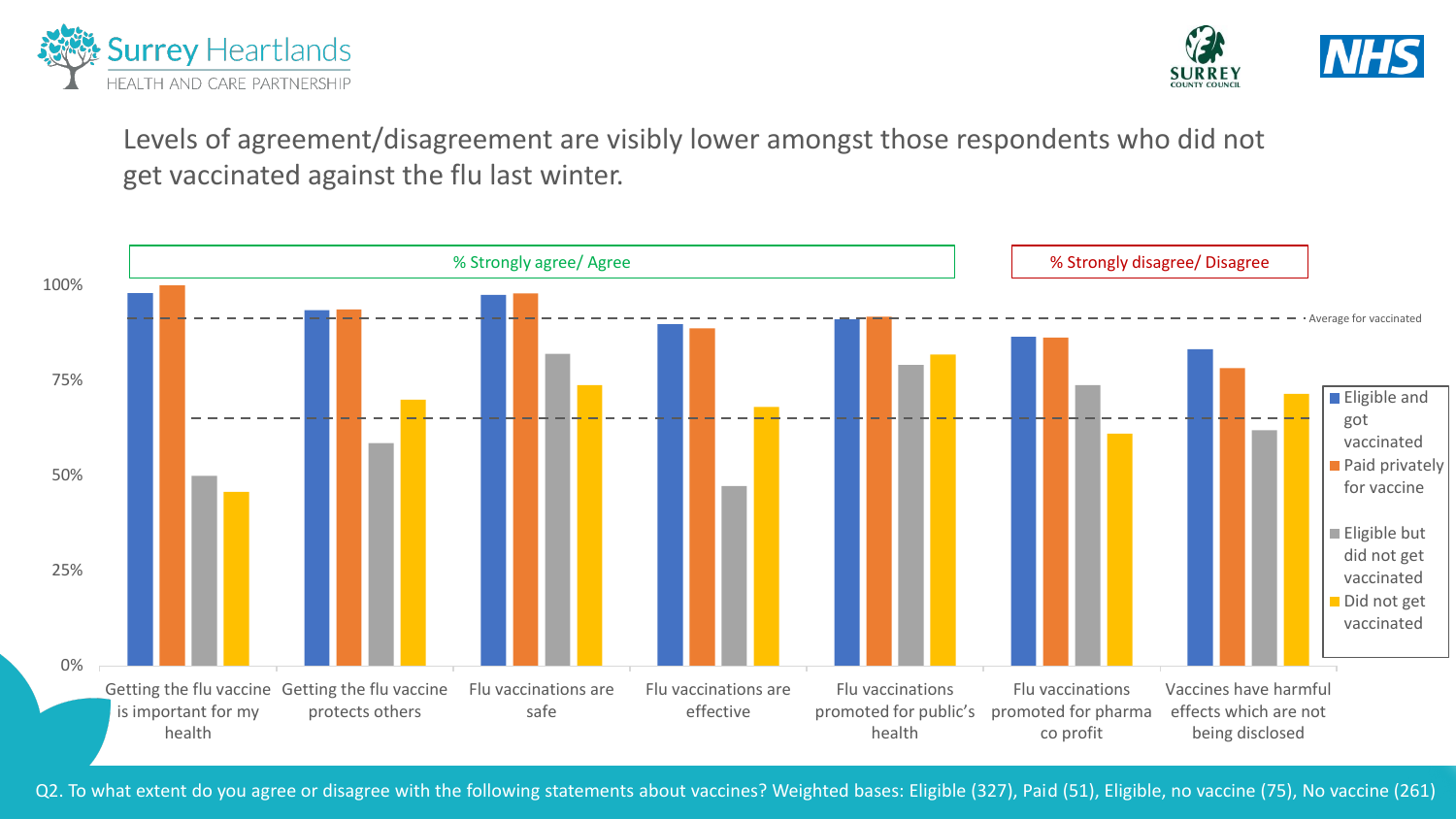



Pharmacies and GP surgeries are considered the most convenient locations to receive flu vaccinations. The workplace is also deemed Very convenient by more than 50% of the sample.



Q3. How convenient or inconvenient do you/would you find the following types of locations to receive flu vaccinations? Weighted bases (724, 735, 691, 708, 705, 709, 706)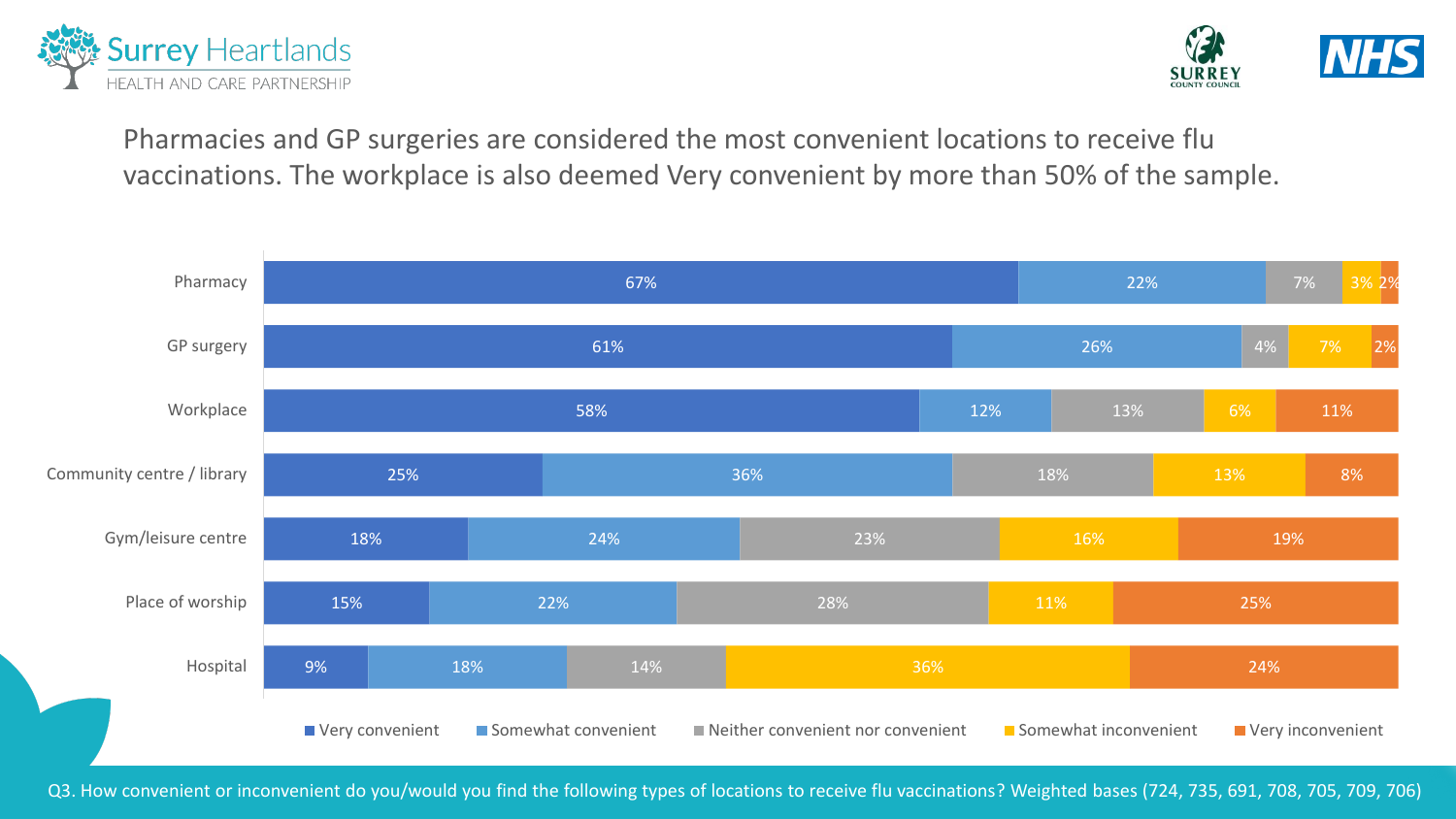



Nearly half of the respondents who did not get vaccinated last year said that timing of appointments is a barrier to attending flu vaccine appointments. For disabled respondents, the location of appointments can cause difficulty, and for carers, forgetting about appointments is an issue.



Q4. Do / would any of the following make it difficult for you to attend flu vaccination appointments? ? Weighted bases: All (730), Not vaccinated (337), Disabled (193), Carer (85)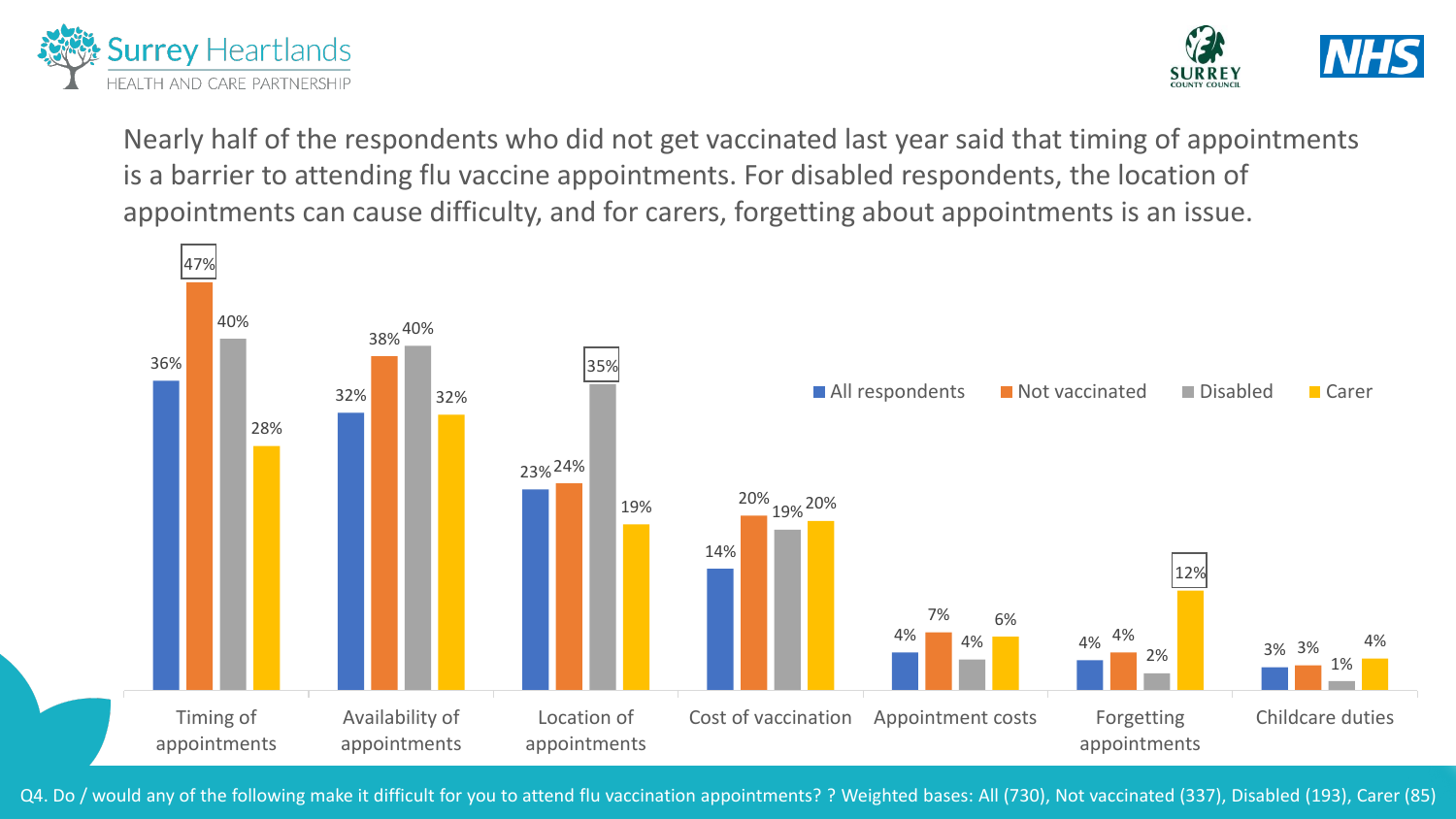



Respondents who had not been vaccinated against flu last winter show higher levels of resistance to flu vaccinations.



Q5. Which of the following, if any, might prevent you from being vaccinated against flu? Weighted bases: All (720), Not vaccinated (333)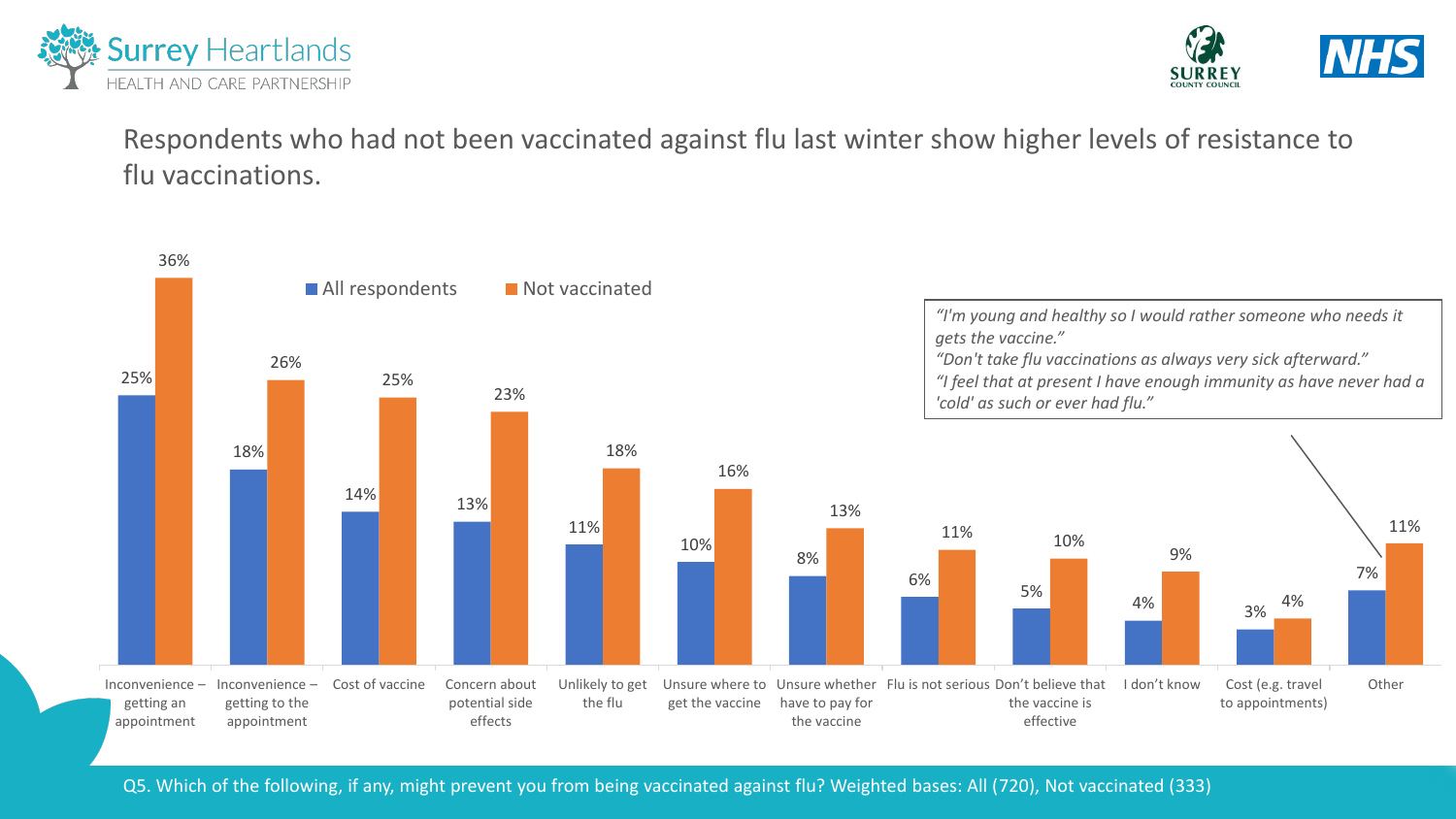



Scientific experts and Doctors and nurses are the most trusted sources of advice about vaccinations. With age, the preference for Scientific experts over Doctors and nurses reverses.



Q6. Who do you consider to be the most trusted source of advice about vaccinations? Weighted bases: All (741), 18-34 (178), 35-54 (275), 45-54 (111), 65+ (177)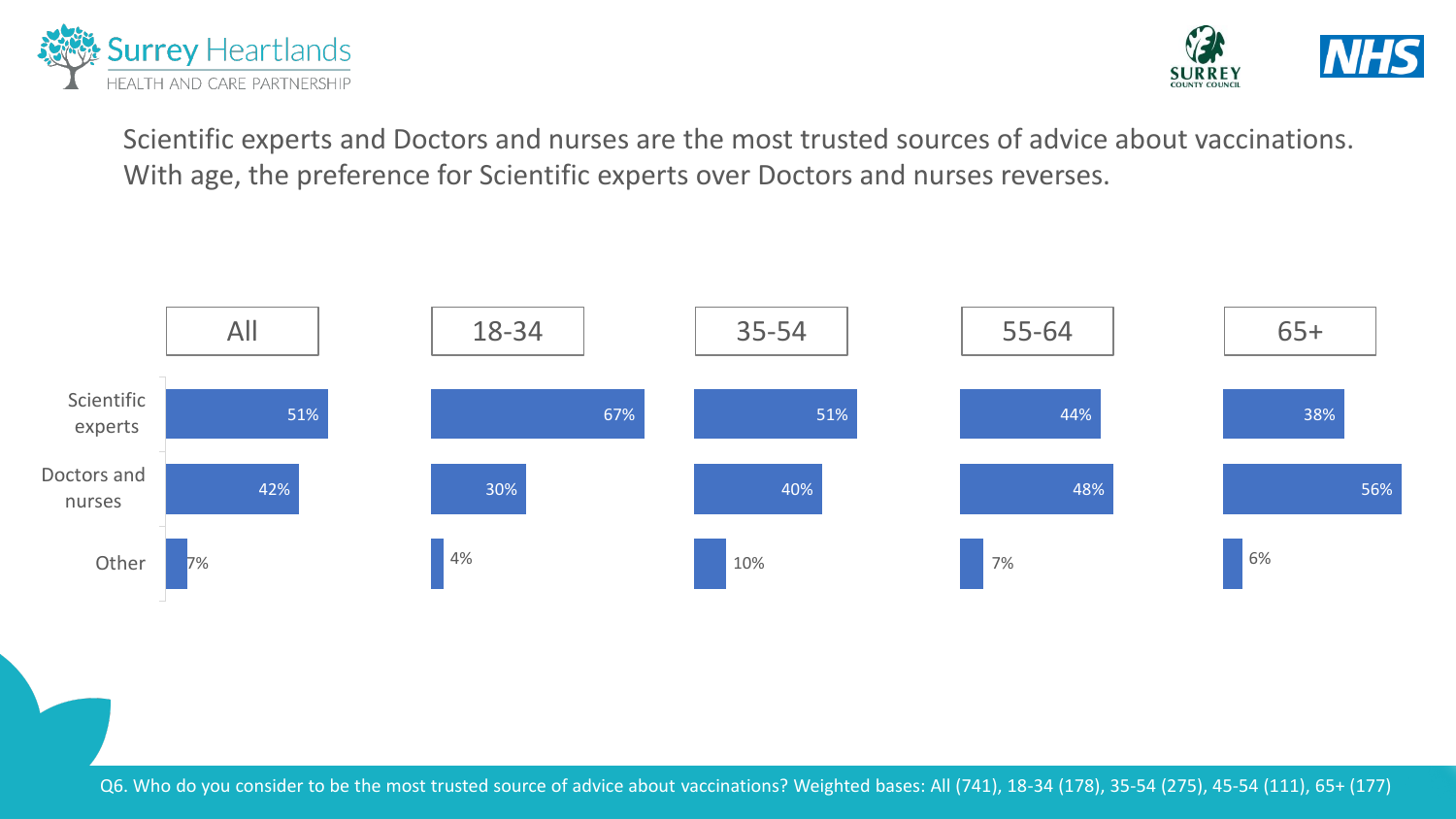



**To a great extent / Somewhat**

Across all age groups, respondents have the greatest level of trust for Doctors and nurses and Scientific experts. The extent to which respondents trust Midwives and health visitors declines with age.



Q7. To what extent do you trust the following sources for advice about vaccinations? Weighted bases: All (712), 18-34 (178), 35-54(267), 55/64 (107), 65+ (161)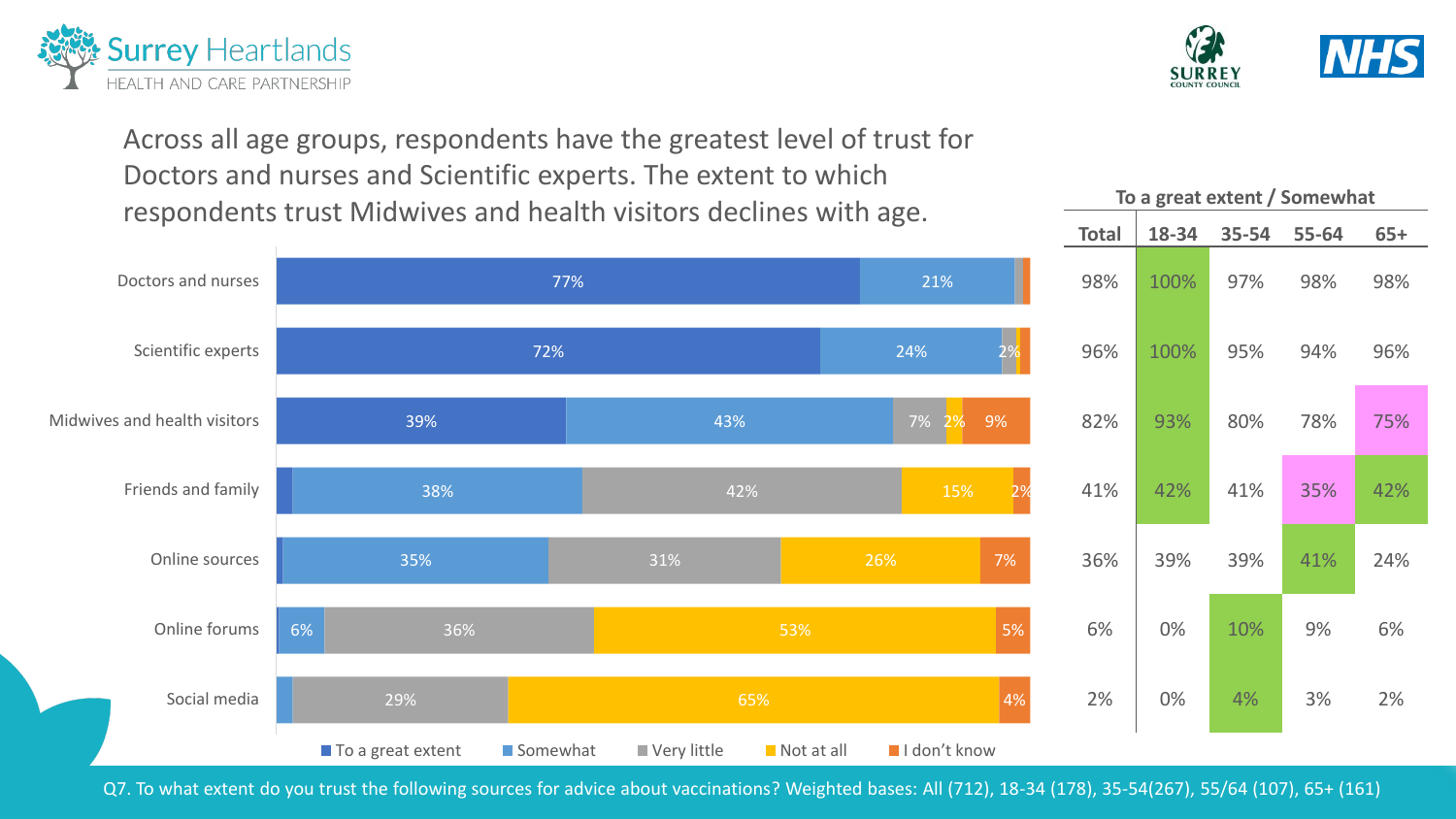



Comments about vaccinations on online forums and social media were most likely to have been viewed by respondents in the 18-34 age band. Positive and negative comments are viewed equally.



Q8. In the past 12 months, have you read any…? Weighted bases: All (735), 18-34 (178), 35-54 (275), 55-64 (109), 65+ (173)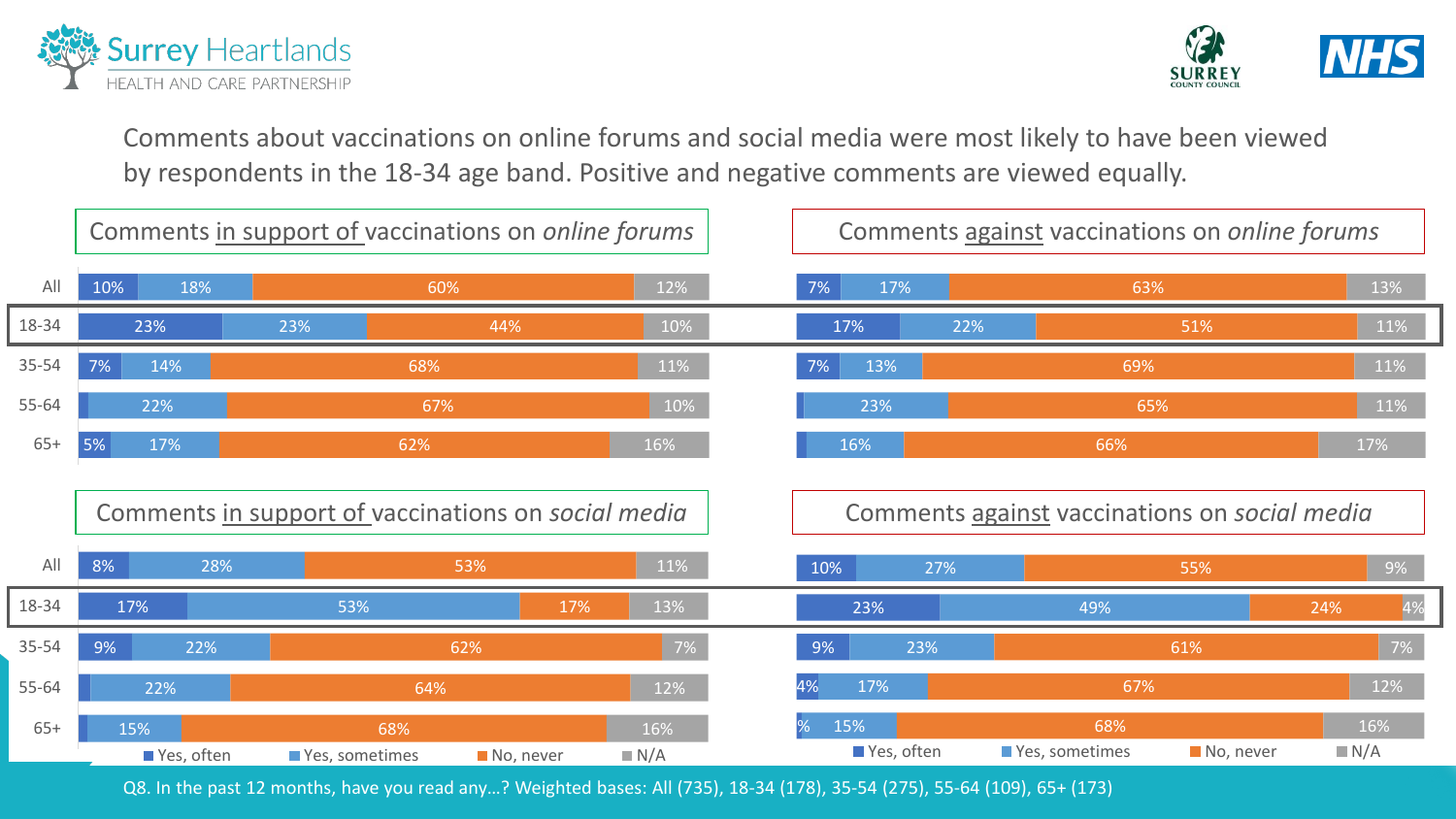



Across all age groups, information provided online, in print or face to face direct from schools, the NHS and GP practices are the preferred routes through which people would like to receive vaccination information



Q9. In your opinion, how would you like to receive information about vaccines? Weighted bases: All (741), 18-34 (178), 35-54 (275), 55-64 (111), 65+ (178)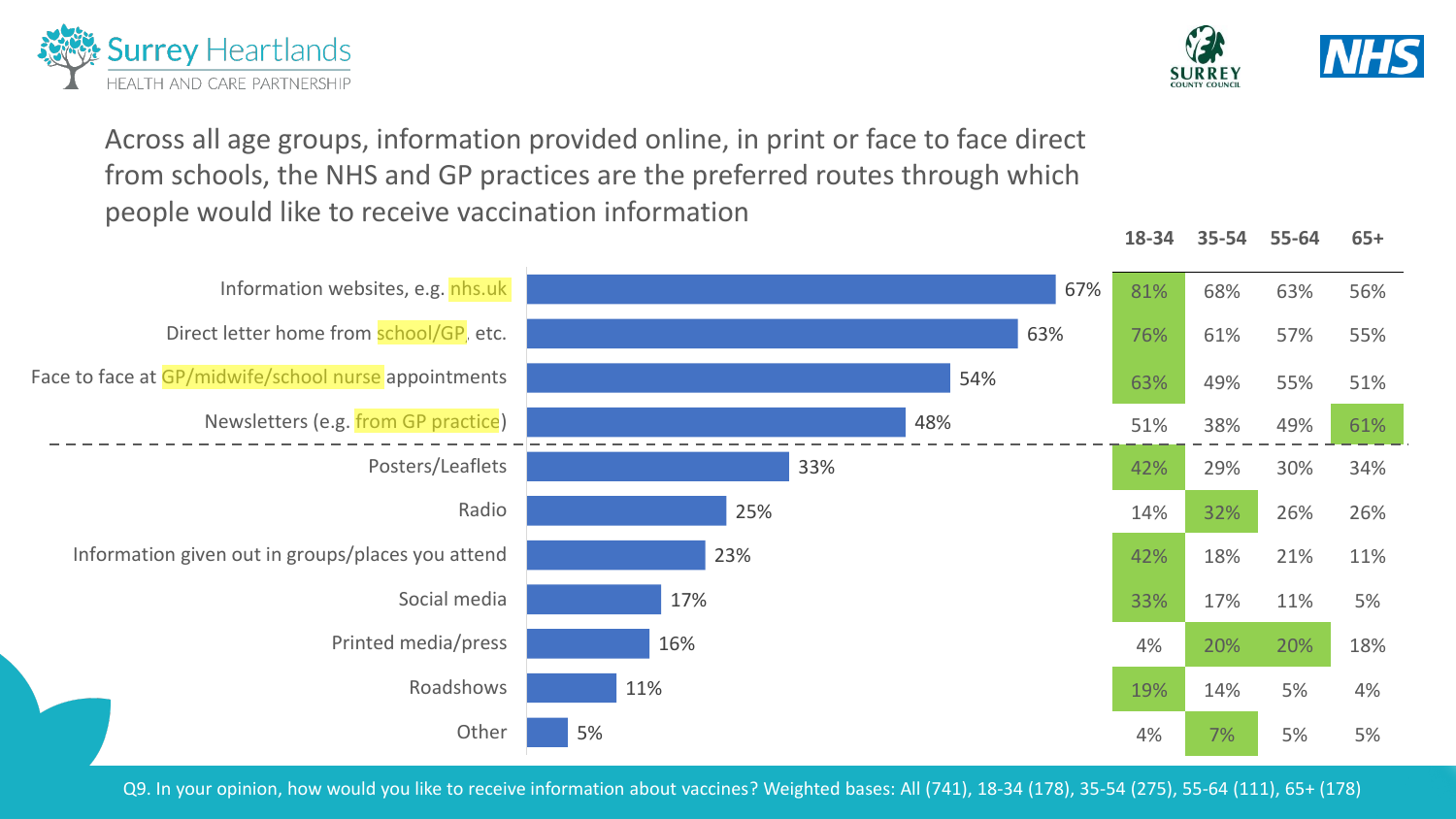



### The preference for accessing vaccination information online increases with education attainment level.



Q9. In your opinion, how would you like to receive information about vaccines? Weighted bases: All (738), Postgrad (227), Undergrad (271), Alevel (123), GCSE 81), Other (36)